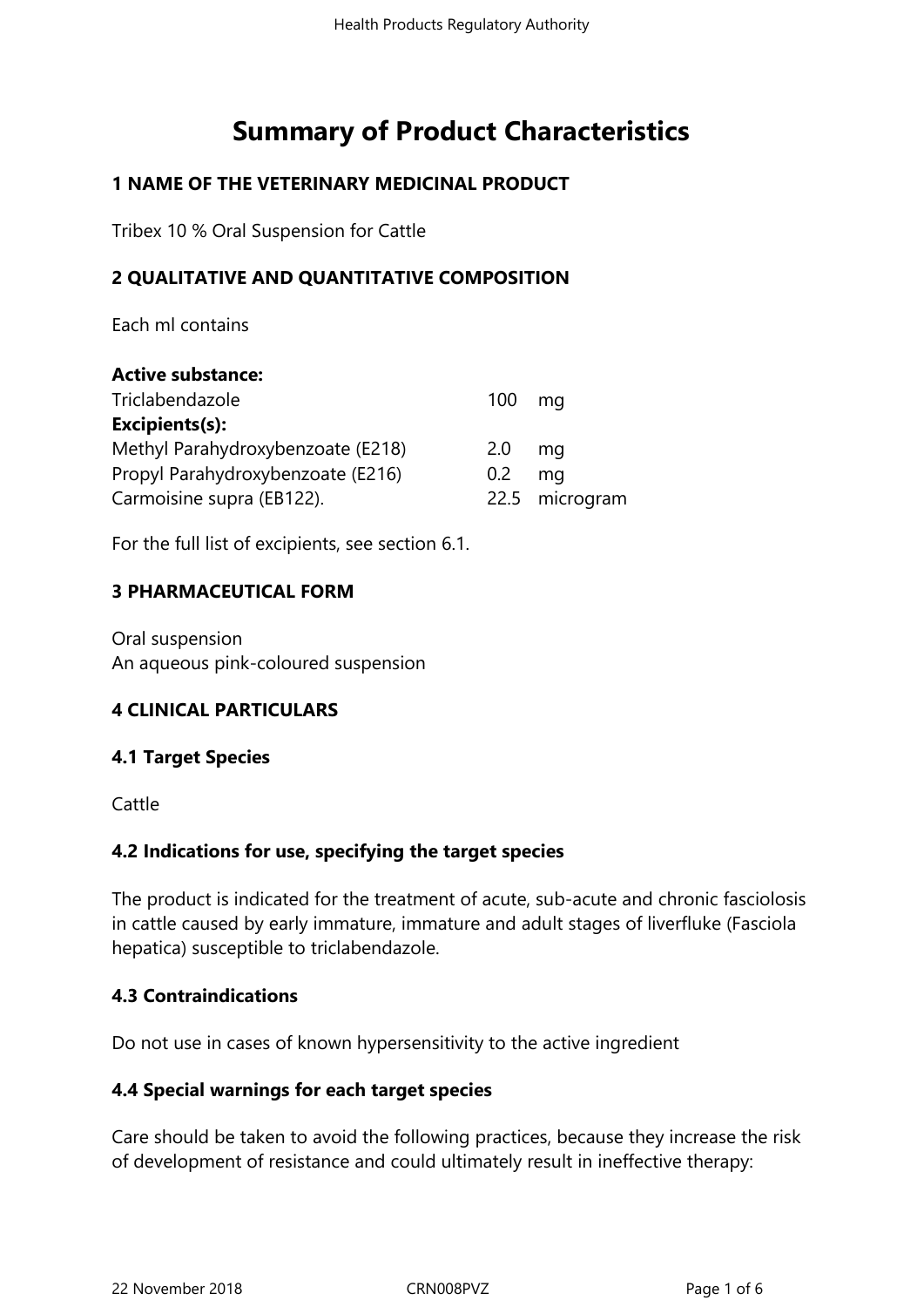• Too frequent and repeated use of anthelmintics from the same class, over an extended period of time.

• Under dosing, which may be due to under estimation of body weight, misadministration of the product or lack of calibration of the dosing device (if any). Suspected clinical cases of resistance to anthelmintics should be further investigated using appropriate tests (e.g. Faecal Egg Count Reduction Test).

Where the results of the test(s) strongly suggest resistance to a particular anthelmintic, an anthelmintic belonging to another pharmacological class and having a different mode of action should be used.

Resistance to triclabendazole has been reported in *Fasciola hepatica* in cattle. Therefore, the use of this product should be based on local epidemiological information about susceptibility of the *Fasciola hepatica* and recommendations on how to limit further selection for resistance to anthelmintics.

# **4.5 Special precautions for use**

#### **Special precautions for use in animals.**

Only use for liver fluke strains susceptible to triclabendazole. Frequent and repeated use may lead to the development of resistance. Care must be taken not to damage the mouth or pharyngeal region when dosing. Clean drenching equipment before and after use. Use unaltered product from the original container.

# **Special precautions to be taken by the person administering the veterinary medicinal product to animals.**

When using the product do not eat, drink or smoke, Wear gloves. Wash splashes from eyes and skin immediately. Take off any contaminated clothing immediately. Wash hands and exposed skin before meals and after work. In cases of hypersensitivity and contact allergy, direct skin contact and inhalation should be avoided.

#### **Other Precautions**

The use of Tribex 10% may have harmful effects on fish and aquatic invertebrates. Cattle must not have any access to surface water such as streams, ponds or ditches within 7 days after treatment with Tribex. When spreading manure from treated animals on arable lands a safety distance of 10 m to adjacent surface waters must be kept.

## **4.6 Adverse reactions (frequency and seriousness)**

None known

## **4.7 Use during pregnancy, lactation or lay**

The product can be safely given to pregnant cattle.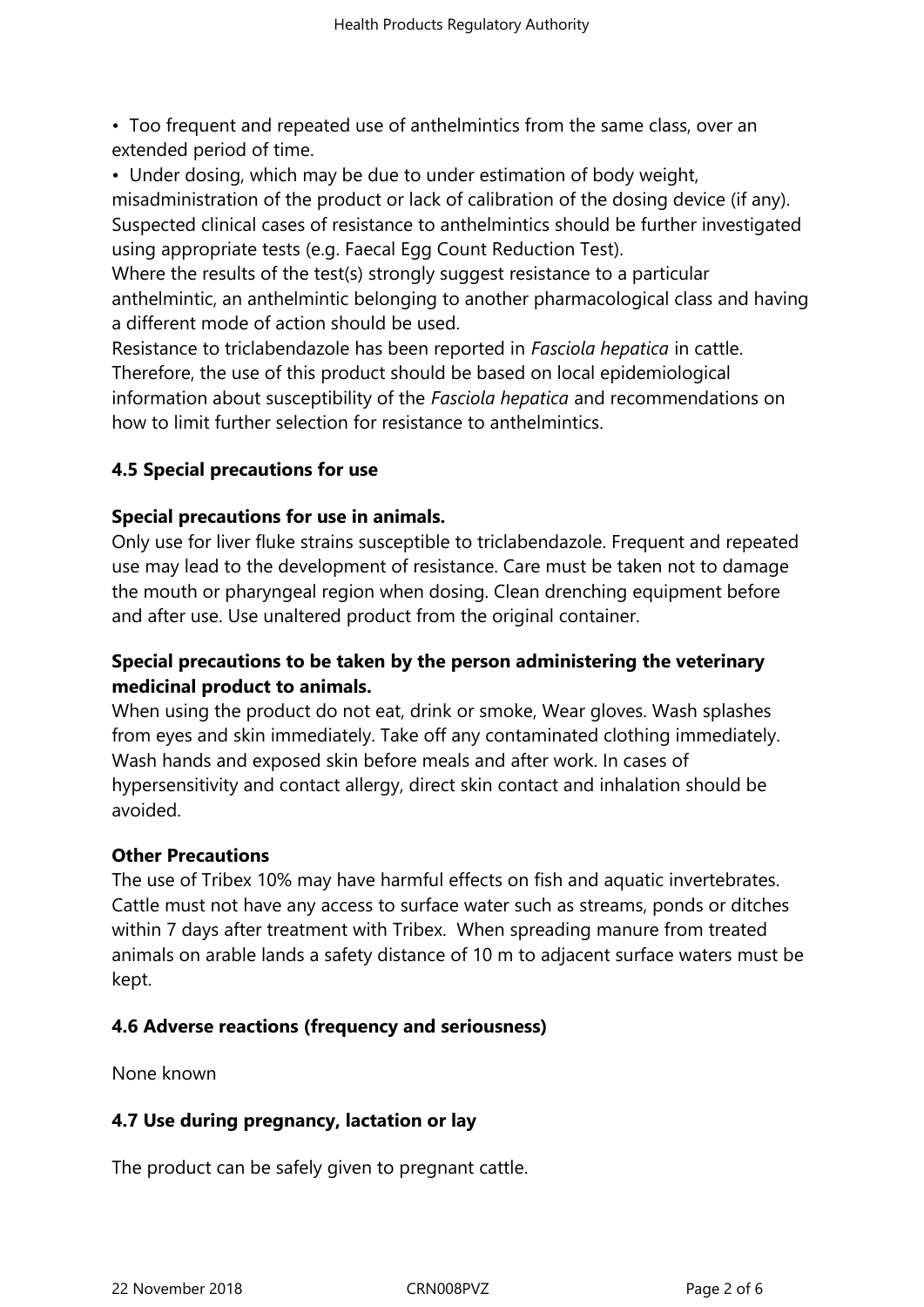## **4.8 Interaction with other medicinal products and other forms of interactions**

None known.

# **4.9 Amounts to be administered and administration route**

For oral administration only, using properly calibrated dosing equipment. Estimate bodyweight accurately. Shake container before use.

Recommended dose rate: 12 mg triclabendazole per kg bodyweight as a single administration.

## **DOSAGE GUIDE**:

| <b>Bodyweight Dosage</b> | <b>Bodyweight Dosage</b> |
|--------------------------|--------------------------|
| Up to 50 kg 6 ml         | 250 kg 30 ml             |
| 100 kg 12 ml             | 300 kg 36 ml             |
| 150 kg 18 ml             | 350 kg 42 ml             |
| 200 kg 24 ml             | 400 kg 48 ml             |

For animals over 400 kg - give an additional 6 ml for each additional 50 kg bodyweight

## **DOSING PROGRAMME:**

## **Routine treatment (Areas of heavy fluke infection)**

As a guide, dose all cattle exposed to fluke infected pastures preventatively at regular intervals of 10 weeks from

March/April through to October/November. In situations where stock are out-wintered, another dose in January may

be required. All animals grazing the pasture should be treated at these times. All bought in animals should be dosed

before joining the main flock. Veterinary advice should be sought with regard to specific preventative dosing regimes.

## **Routine treatment (Areas of moderate fluke infection)**

Dose all cattle on fluke infected pastures at intervals of 10 weeks throughout the fluke season, usually September to

January/ February. An additional preventative treatment in the spring will assist in reducing the amount of new

infestation on the pastures in the following autumn. All bought in animals should be dosed before joining the main

herd.

## *In-wintered cattle*

Where cattle are in-wintered, a single dose of the product should be given 2 weeks after housing.

## **Treatment of sub-acute and acute outbreaks**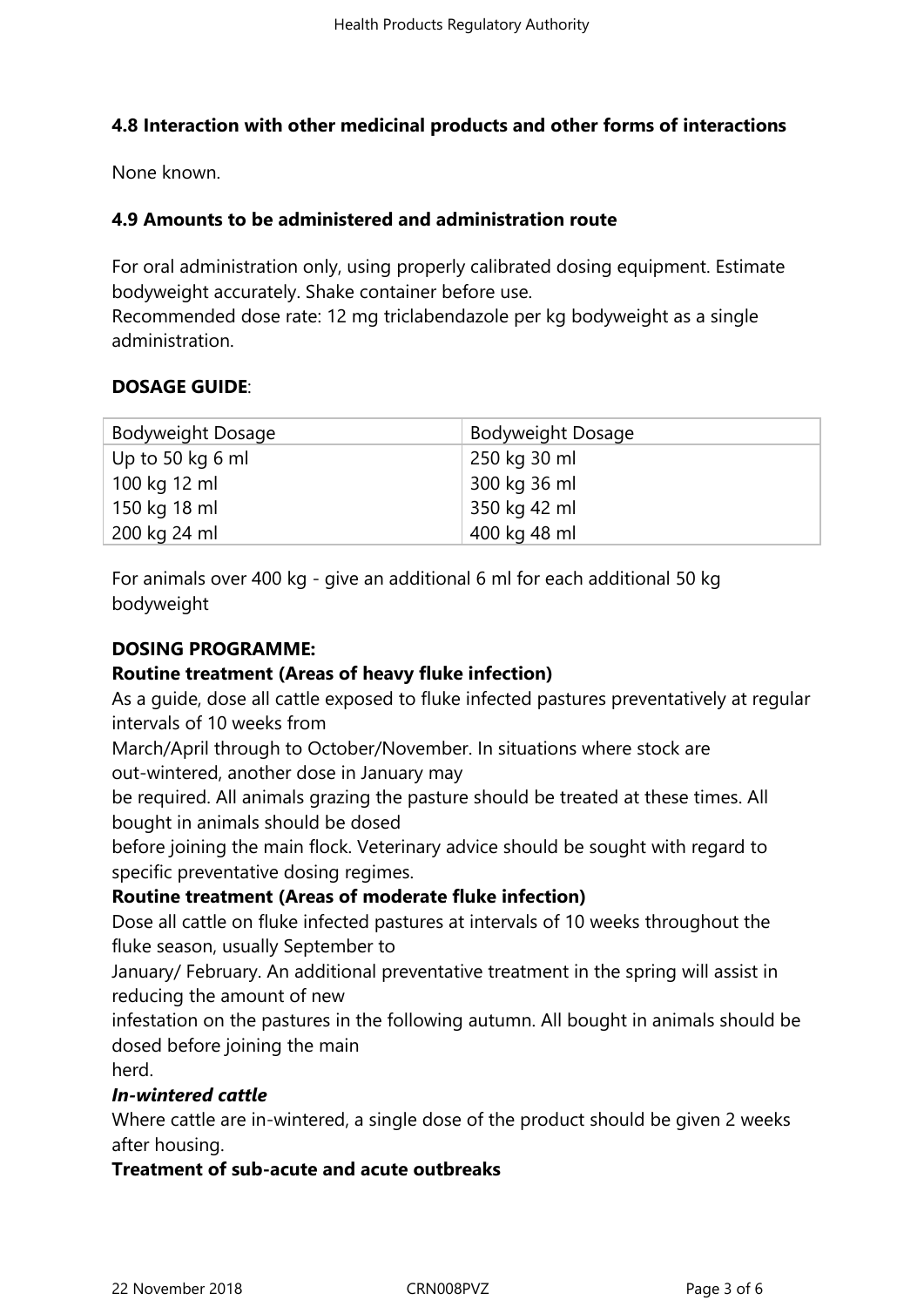Affected cattle should be treated immediately after diagnosis and veterinary advice should be sought for subsequent dosing intervals. If a preventative fluke dosing programme is employed, the occurrence of acute fluke is greatly reduced*.*

# **4.10 Overdose (symptoms, emergency procedures, antidotes), if necessary**

No adverse effects were reported following a 3-fold overdose in cattle. A single dose of 200 mg/kg causes inappetence, transient weight loss and slight effects on motor activity and serum glucose lactate dehydrogenase (GLDH) in calves.

# **4.11 Withdrawal period(s)**

Meat and offal: 56 days. Milk:

The product is not permitted for use during lactation in animals producing milk for human consumption. When used in non-lactating cattle: Milk for human consumption may only be taken from 84 hours after calving. Not intended for use within 41 days of calving. If calving occurs before 41 days after treatment, milk for human consumption may only be taken after 41 days plus 84 hours after the treatment.

# **5 PHARMACOLOGICAL or IMMUNOLOGICAL PROPERTIES**

Pharmacotherapeutic group: Anthelmintics, Benzimidazoles and related substances ATC vet-code: QP52ACOI

## **5.1 Pharmacodynamic properties**

Triclabendazole differs from other benzimidazoles in that it is a narrow spectrum anthelmintic. The drug accumulates significantly in both immature and adult stages of Fasciol hepatica and stimulates the major routes of the parasite's energy generating system, as demonstrated by glucose derived acetate and propionate formation. However, under these conditions the parasite's motility decreased, indicating that the drug is not associated with inhibition of the energy generating pathways. Triclabendazole inhibits colchicine binding to microtubular proteins suggesting interference of the drug with microtubular structure and function. The drug strongly inhibits the release of proteolytic enzymes in immature and adult parasites, a process dependant on microtubular functions. The precise molecular mode of action of this fasciolicidal drug remains to be elucidated.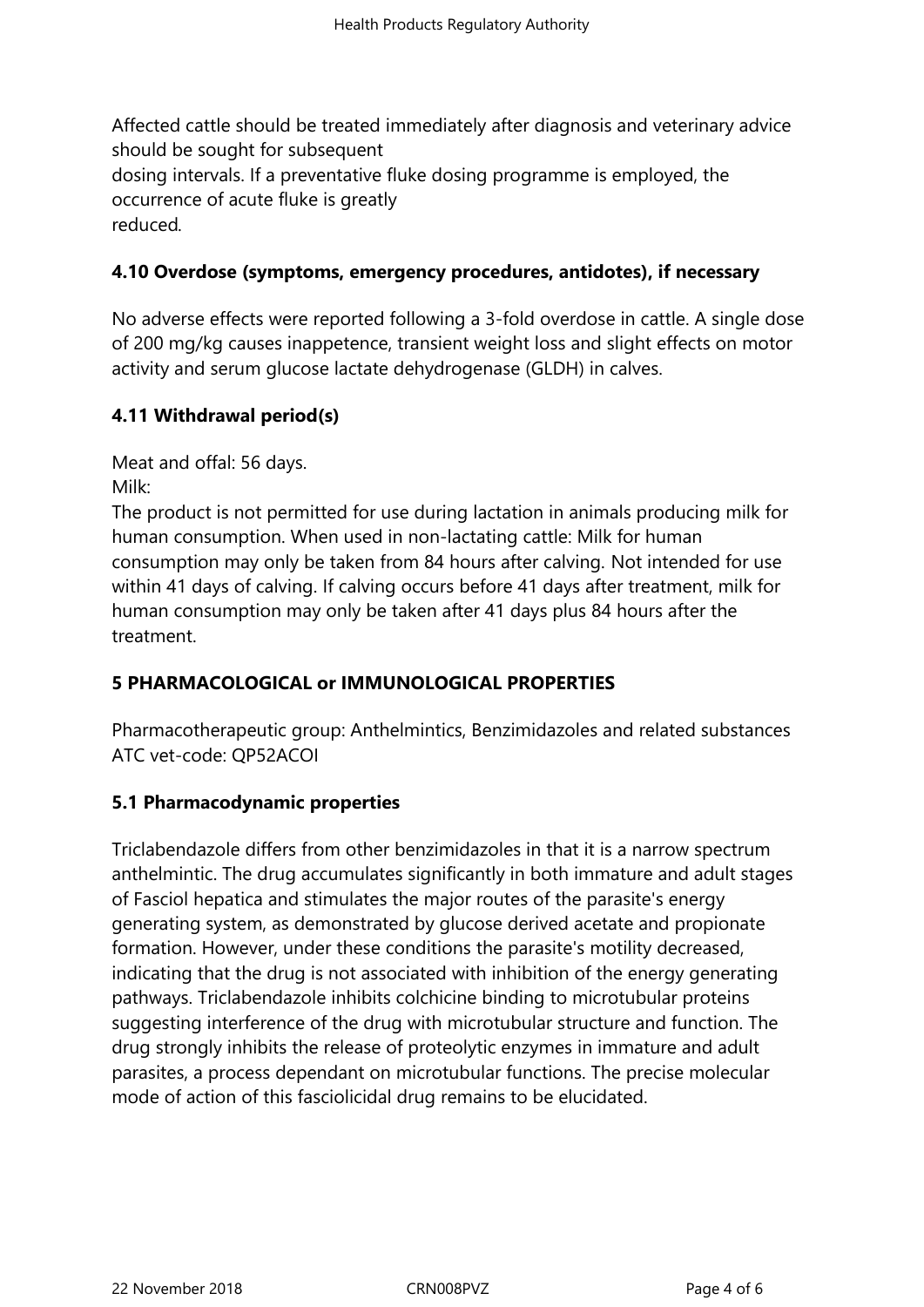# **5.2 Pharmacokinetic particulars**

After oral administration, triclabendazole is rapidly metabolised to its sulphoxide and sulphone metabolites. The sulphoxide is thought to be the active moiety. In cattle the sulphoxide and sulphone metabolites reached a  $C_{\text{max}}$  of approx. 13 microgram/ml and 26 microgram/ml at 18 and 48 hours, respectively. The vast majority of orally administered triclabendazole is eliminated in faeces after 7 days. Urinary excretion is minimal.

# **6 PHARMACEUTICAL PARTICULARS**

## **6.1 List of excipients**

70% non-crystallising sorbitol, (E420) Methyl hydroxybenzoate, (E218) Propyl hydroxybenzoate, Polysorbate 80 (E433) Aluminium Magnesium silicate Microcrystalline cellulose & carmellose sodium, (E460 and E466) Carmoisine supra (E122) Simethicone emulsion Purified water

## **6.2 Major incompatibilities**

None known.

## **6.3 Shelf-life**

Shelf life of the veterinary medicinal product as packaged for sale: 3 years.

## **6.4 Special precautions for storage**

Do not store above 25°C. Protect from frost.

## **6.5 Nature and composition of immediate packaging**

Pack sizes: 1L pack contains 0.8L of product, 2.5L pack contains 2.2L of product, 2.5L pack contains 2.5L of product, 5L pack contains 5L of product 7.5L pack consisting of 2.5L & 5L packs